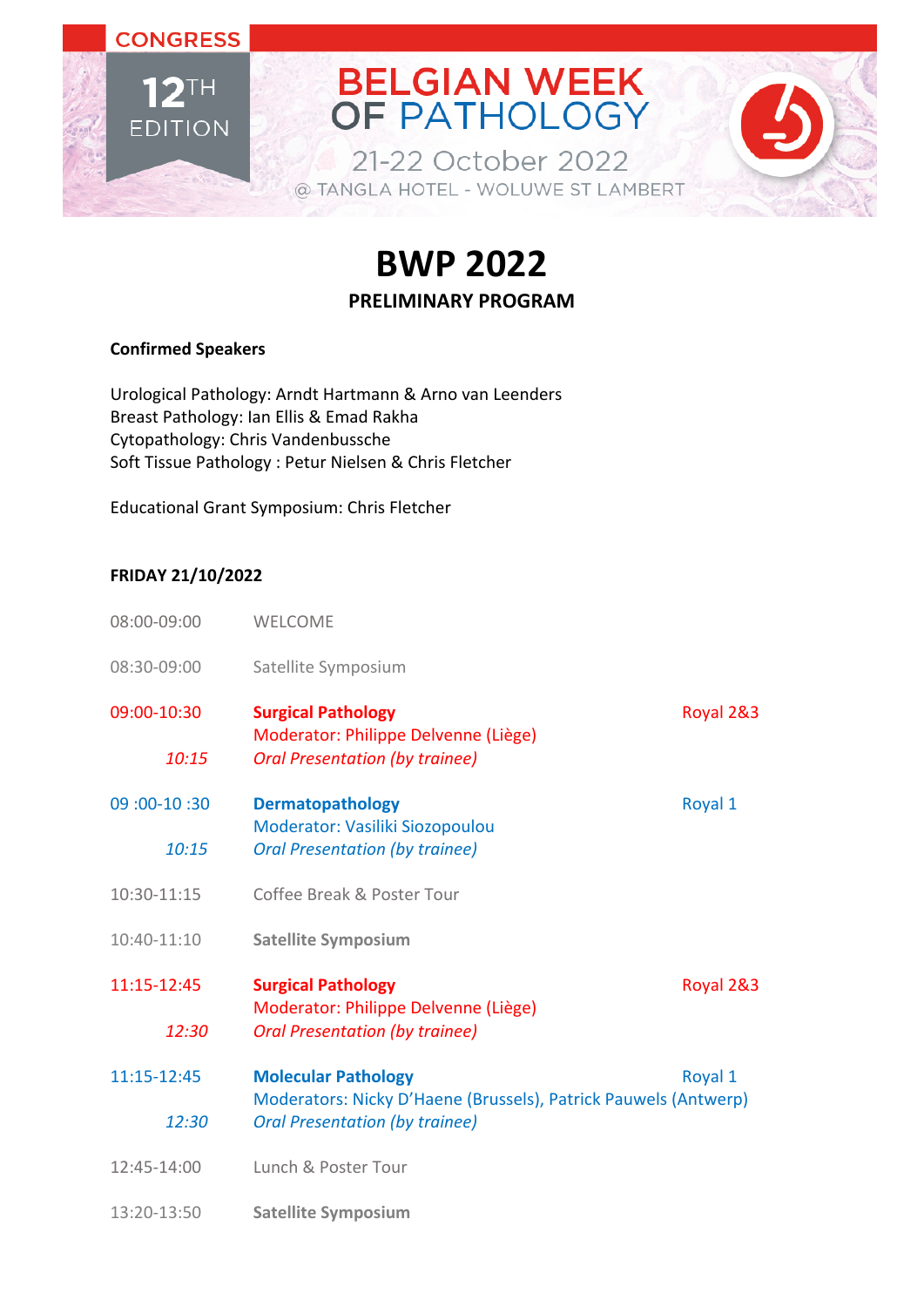# BELGIAN WEEK<br>OF PATHOLOGY

21-22 October 2022 @ TANGLA HOTEL - WOLUWE ST LAMBERT



| 14:00-15:00 | <b>Educational Grant Symposium:</b><br>Prof Christopher Fletcher (Boston)<br>"How should surgical pathology evolve?" | Royal 2&3 |
|-------------|----------------------------------------------------------------------------------------------------------------------|-----------|
| 15:00-15:45 | Coffee Break & Poster Tour                                                                                           |           |
| 15:10-15:40 | <b>Satellite Symposium</b>                                                                                           |           |
| 15:45-17:30 | <b>Soft Tissue Pathology</b>                                                                                         | Royal 2&3 |
| 15:45-17:45 | <b>Hematopathology</b>                                                                                               | Royal 1   |
| 18:00-19:00 | <b>KEYNOTE LECTURE: Urological Pathology</b>                                                                         | Royal 2&3 |
| 19:00-23:00 | Cocktail Reception and Dinner at Tangla Hotel                                                                        | Royal 1   |

### **SATURDAY 22/10/2022**

**CONGRESS** 

 $12$ <sup>TH</sup>

**EDITION** 

| 08:00-09:00 | <b>WELCOME</b>                                                 |           |
|-------------|----------------------------------------------------------------|-----------|
| 08:30-09:00 | <b>Young Pathologist Section</b>                               | Royal 2&3 |
| 09:00-10:30 | Cytopathology<br>Moderator: Shaira Sahebali (Brussels)         | Royal 2&3 |
| 09:00-10:30 | <b>Breast Pathology</b><br>Moderator: Guiseppe Floris (Leuven) | Royal 1   |
| 10:30-11:15 | Coffee Break & Poster Tour                                     |           |
| 10:40-11:10 | <b>Satellite Symposium</b>                                     |           |